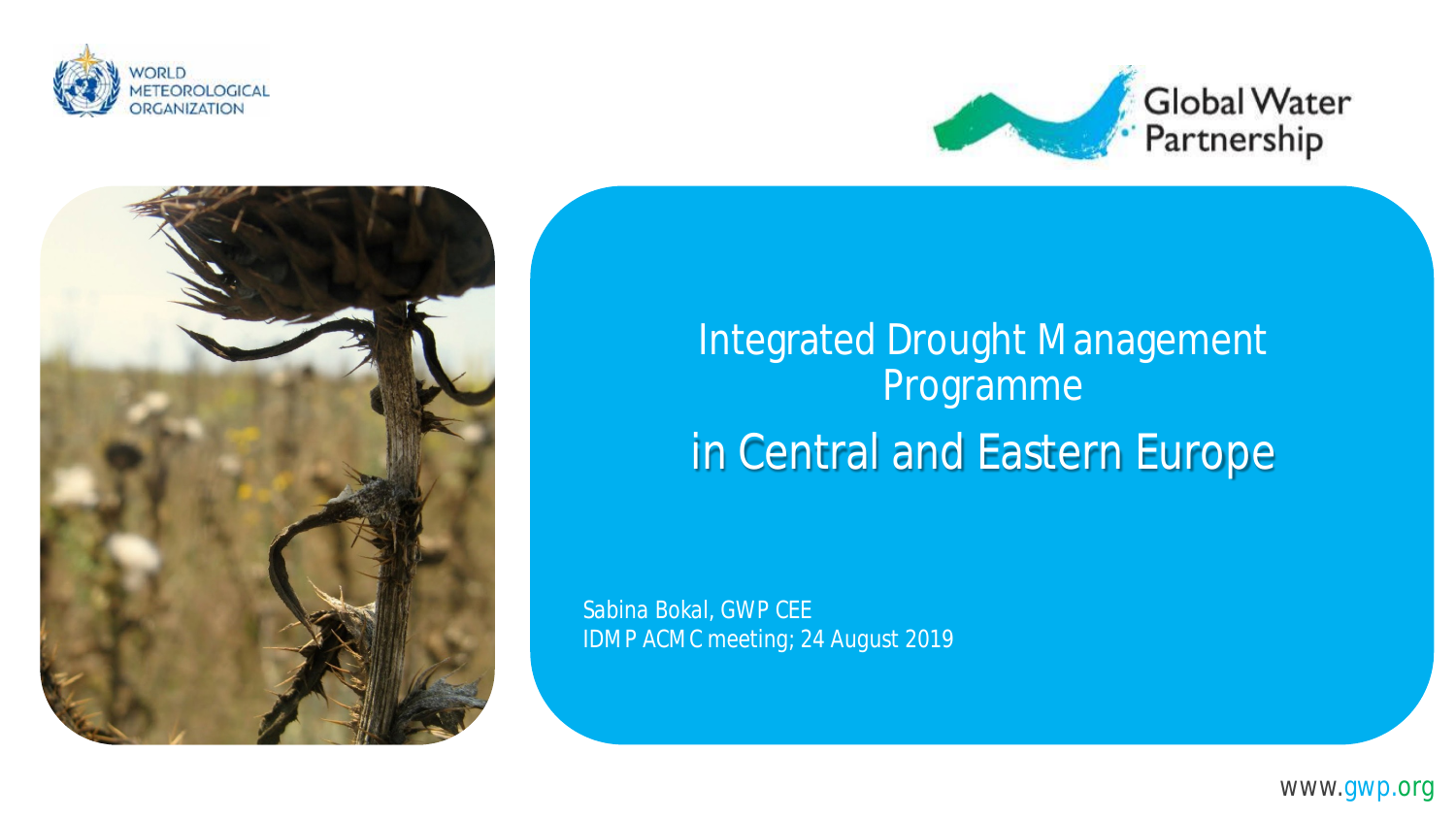

# IDMP CEE since 2013



- Improve drought monitoring / early warning system
- Unification of drought risk and impact assessments
- Built capacities to monitor, forecast, evaluate and respond, use/communicate
- Integrate drought resilience into decision-making processes

**DriDanube** - *Drought Risk in the Danube Region 22 partners from 10 Danube countries January 2017 – September 2019 More information on:* [www.interreg-danube.eu/dridanube](http://www.interreg-danube.eu/dridanube)



**FramWat -** *Framework for improving water balance and nutrient mitigation by applying small water retention measures 11 partners from 6 CEE countries*  July 2017 – July 2020 *More information on*: [www.interreg-central.eu/FramWat](http://www.interreg-central.eu/FramWat)

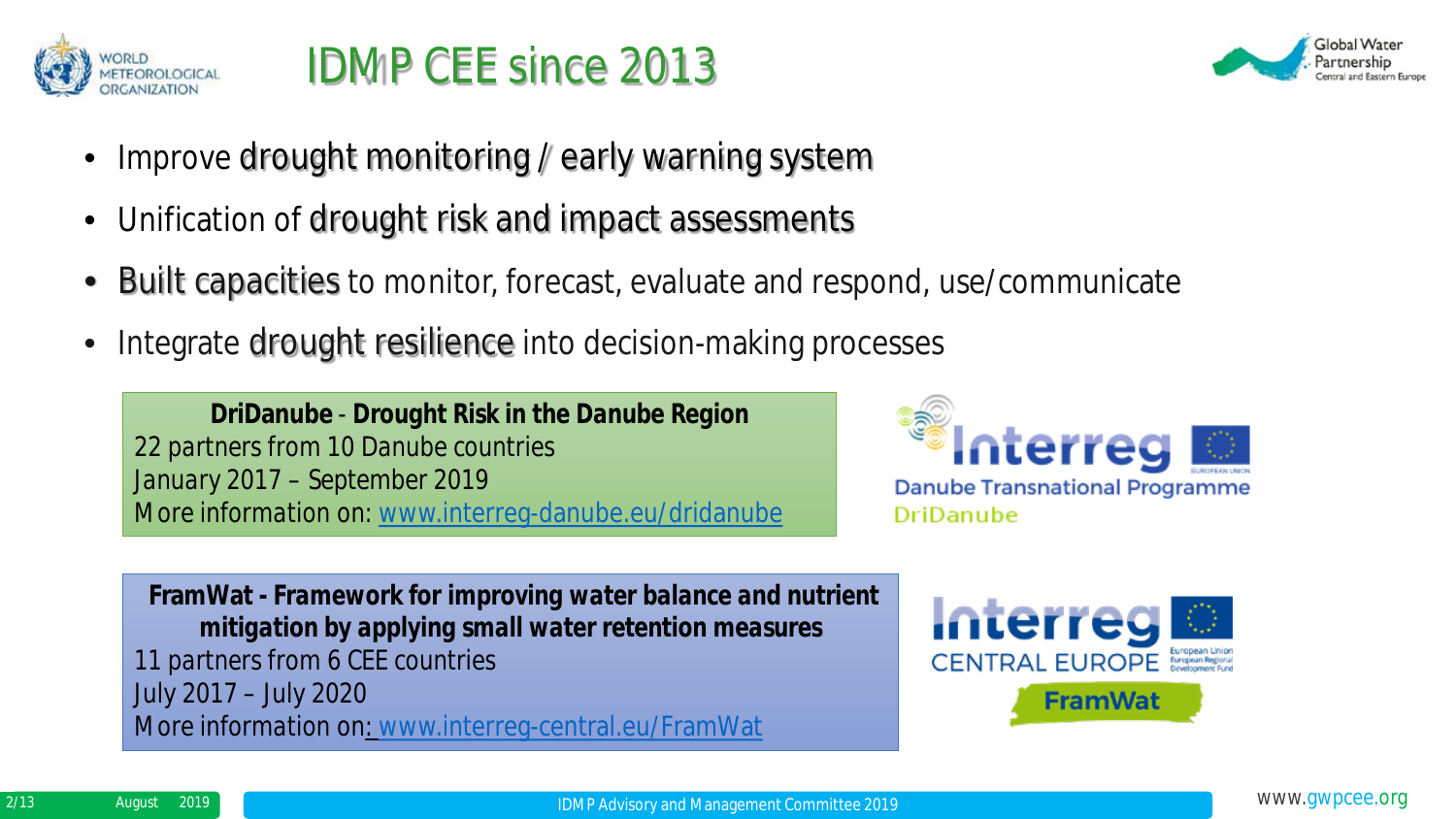



**Danube Transnational Programn** 

DriDanube



- Online tool for more accurate and efficient drought monitoring and early warning for the Danube region
- A set of Earth Observation data, processed into ready-to-use drought information available to general public online





[Drought](https://www.youtube.com/watch?v=85tsBl6-8yM&feature=youtu.be) [Watch](https://www.youtube.com/watch?v=85tsBl6-8yM&feature=youtu.be) [–](https://www.youtube.com/watch?v=85tsBl6-8yM&feature=youtu.be) [What](https://www.youtube.com/watch?v=85tsBl6-8yM&feature=youtu.be) [is?](https://www.youtube.com/watch?v=85tsBl6-8yM&feature=youtu.be)

[Online](https://www.youtube.com/watch?v=2MC5goO17H8&feature=youtu.be) [tutorial](https://www.youtube.com/watch?v=2MC5goO17H8&feature=youtu.be)

#### PLANS:

- Futher development (integration of national monitoring; include other countries,)
- Sustainability (DriDanube project finish in September 2019; DMCSEE)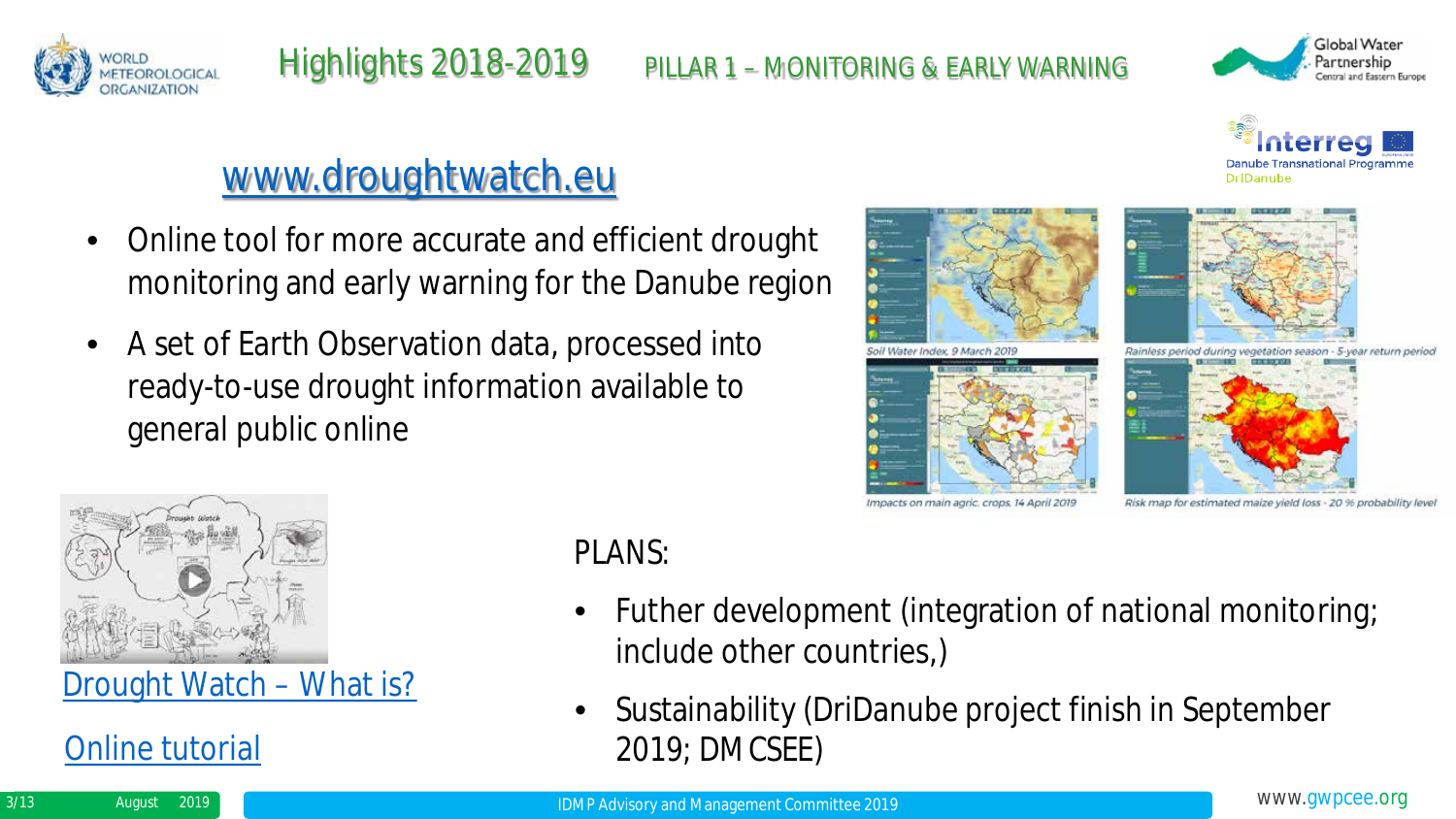



Global Water

# National Reporting Networks for agriculture sector

- more than 1000 reporters (farmers, agriculture and forestry experts) across 10 Danube countries reporting impacts on weekly basis
- drought impact maps are a weekly operational product in Drought **Watch**



Future focus: How to enlarge the network and make it sustainable?



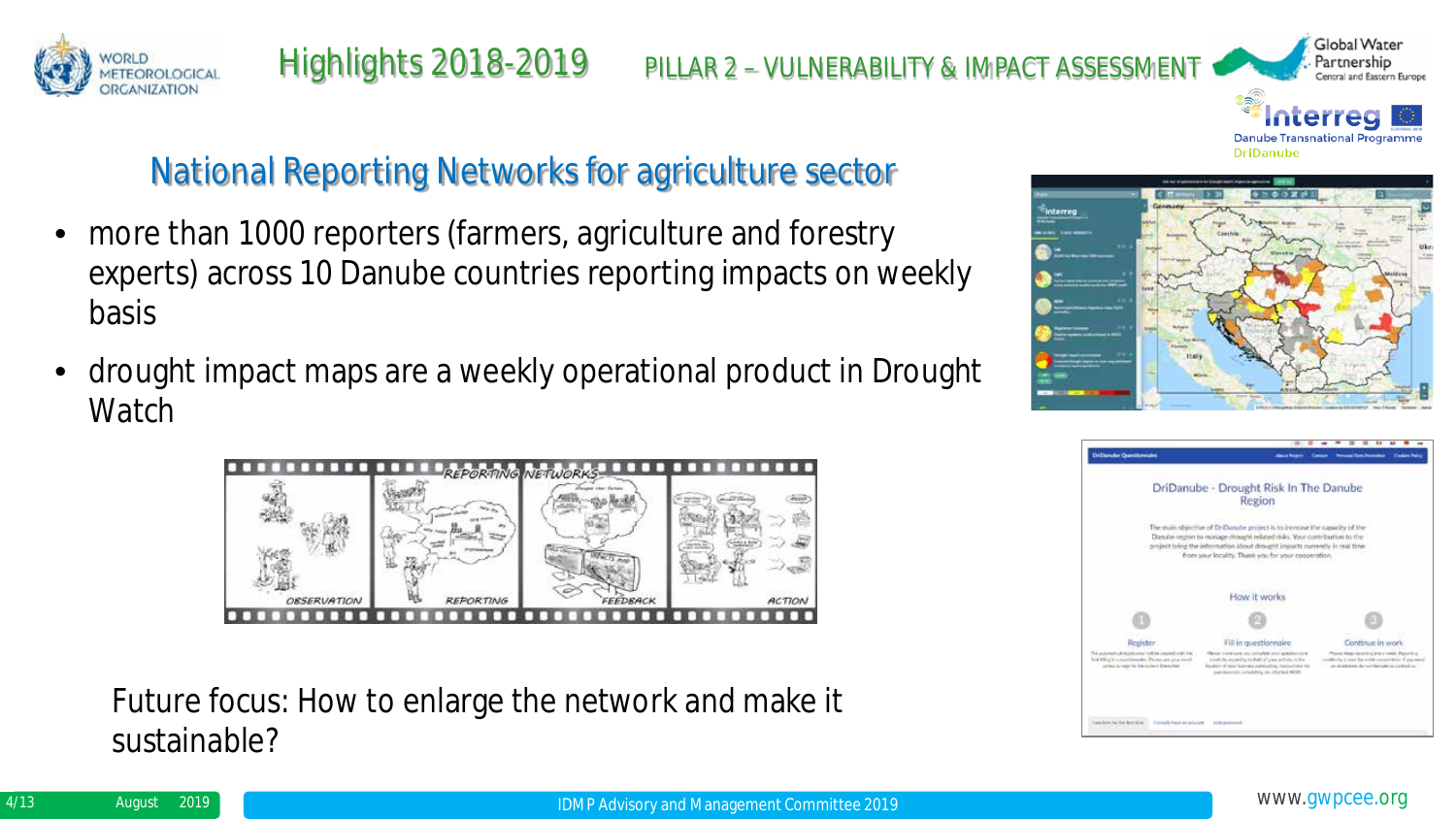



#### Drought risk maps

- a unified drought risk assessment comparable among countries of the Danube region
- integrated into Drought Watch

#### Historical drought impacts collection (1981 – 2016) in Danube Region

repository of drought event impacts ([article\)](http://www.interreg-danube.eu/news-and-events/project-news/4306) across the Danube catchment countries between 1981 and 2016



#### **Drought Risk climatology**

*Expected length of longest rainless period during vegetation season having a 5 year return period.*



#### **Drought Risk yield loss**

*Colour-code drought risk map for estimated maize yield loss upon 20 % drought probability level.*



# European Drought Impact Inventory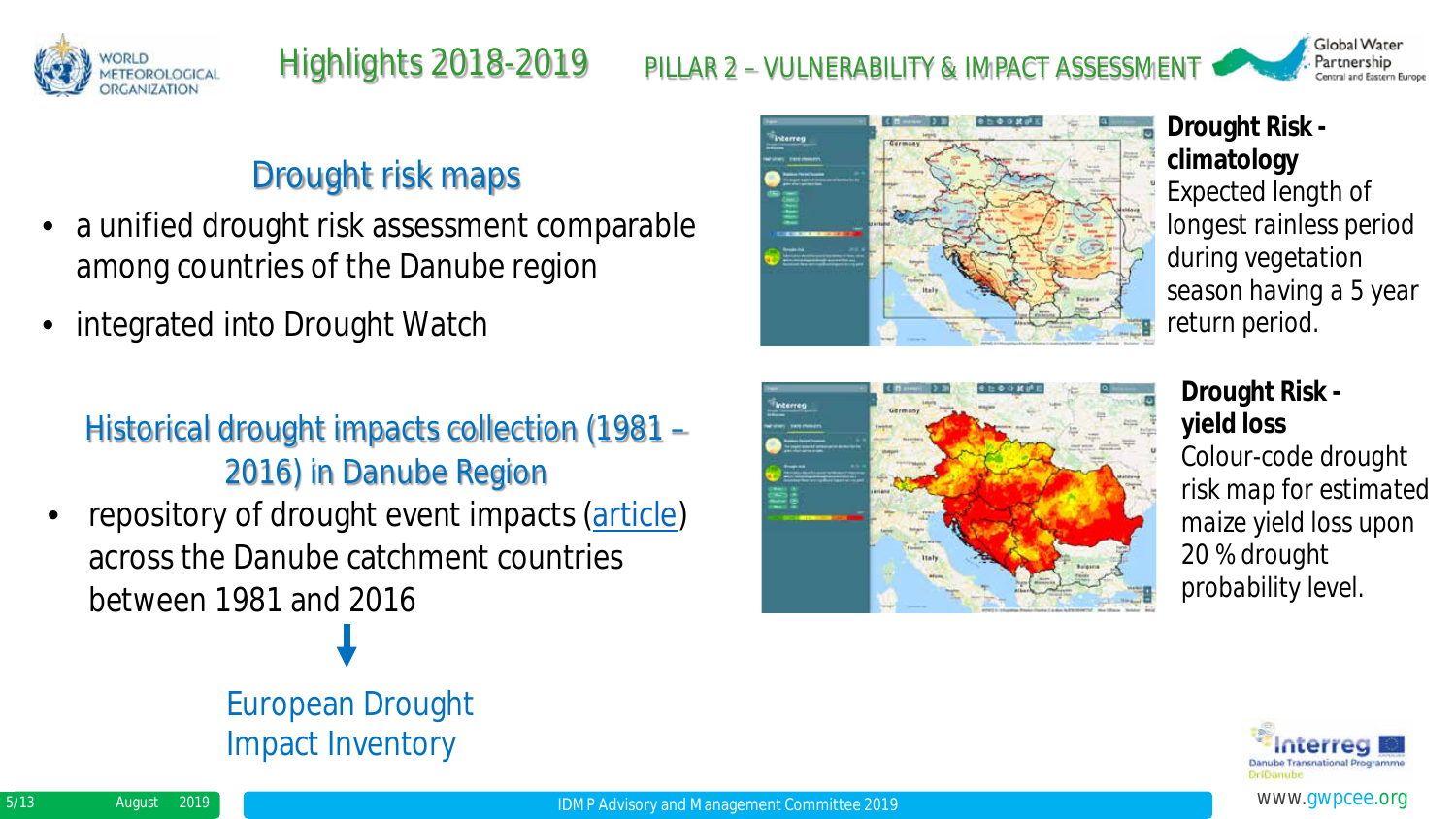



#### Drought Strategy for Danube Region

- a framework for improved drought management in the Danube region
- Optimal Drought Management Model organizes already existing legislation and institutions in an optimal way of cooperating and reacting at different stages of drought development
- compiled together with stakeholders at 30 national seminars and trainings and 2 international conferences



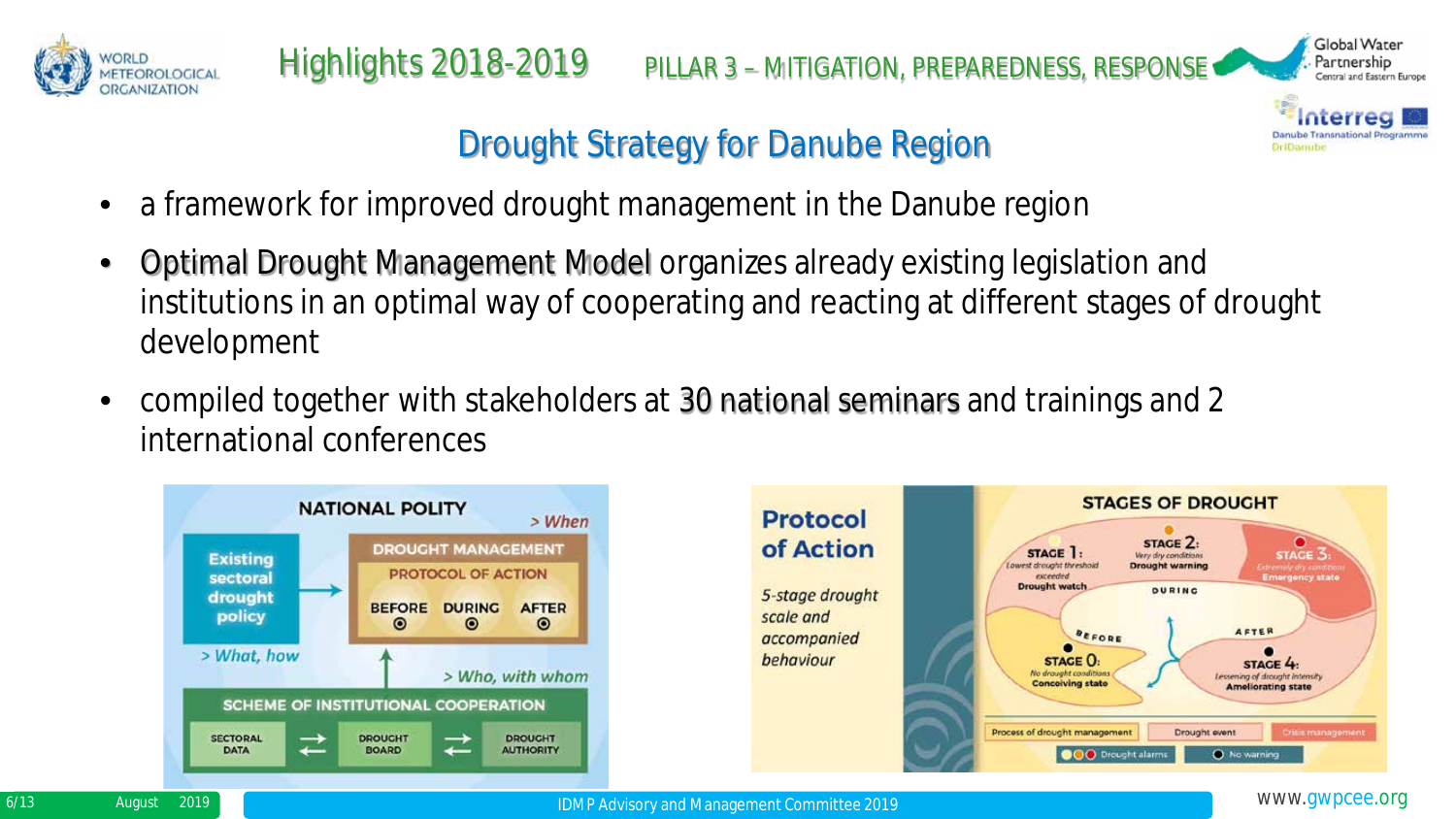

# Highlights 2018-2019 PILLAR 3 – MITIGATION, PREPAREDNESS, RESPONSE

- **FroGIS ([LINK](http://retencjawod.sggw.pl/))** Online tool for identifying most precise **location** of Natural (Small) Water Retention Measures (technical and non-technical) in a river basin
- Developing methodology for assessment of the **effectiveness** of the system of the measures in the river basin
- Guidelines for connection with implementation of the 2nd **RBMP** and planning of the 3rd RBMP
- **Decision-Support System** for N(S)WRM Planning
- National consultations, trainings, 2 regional round tables with policy level on NWRM





Global Water Partnership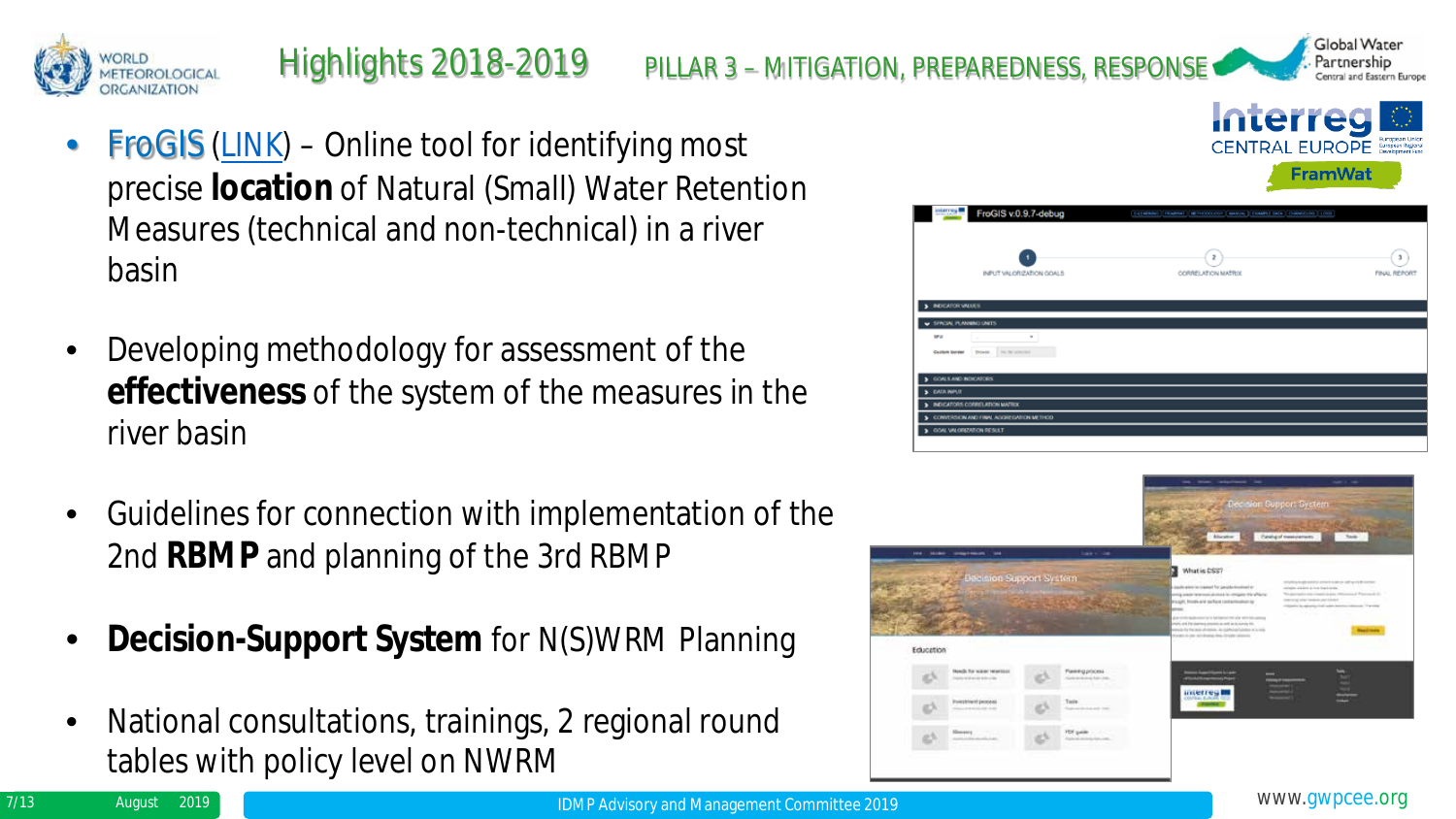

#### DANUBE DROUGHT CONFERENCE; 7-8 May 2019 in Vienna, Austria

- Jointly IDMP CEE, DMCSEE, DriDanube partners
- 93 participants from 49 organizations
- Discussed the work of the partners in the last couple of years and charting the way forward for the region











Be prepared. Know the risks. Take action.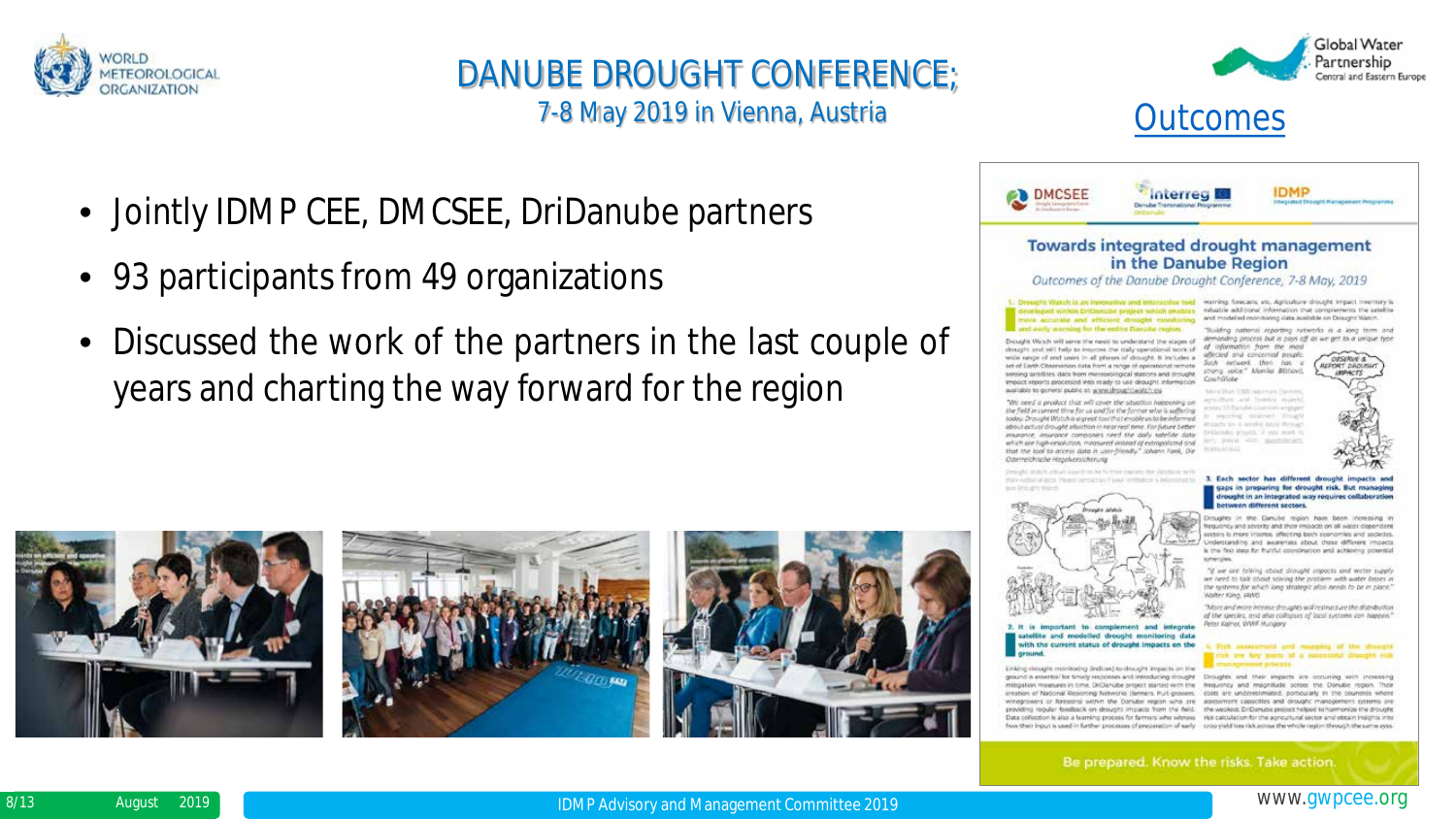



#### **Water Scarcity and Droughts in ICPDR** IKSD the  $(D)RBMP(s)$   $(2)$

- . Role of water scarcity and drought is expected to become more relevant and one of the major challenges in river basin management
- Increased knowledge base thanks to projects such as DriDanube: better access to information, quidelines and services on drought monitoring, prediction and early warning; drought impacts and links with the hazard; drought risk assessment, risk reduction and drought response; and policy and planning for drought preparedness and mitigation across sectors
- Ongoing discussion in the frame of SWMI report 2019
	- Cross-cutting and inter-sectoral SWMI? Does a basin-wide SWMI need to be a SWMI in all Danube countries?



[the risks. Take action.](https://www.youtube.com/watch?v=ASYMEKEeVN0&t=7s)

- Consultations on the Principles on Investments and Financing for Water-related Disaster Risk Reduction; 9 October 2018 in Bucharest, Romania
- Drought to become Significant Water Management Issues (SWMI) for the Danube River Basin
- Support to UNCCD Drought Initiative in Serbia and Moldova
- [EUSDR](https://www.danubeenvironmentalrisks.eu/) [PA5](https://www.danubeenvironmentalrisks.eu/) (Environmental Risks) and GWP CEE signed a Memorandum of Understanding
- Final video and leaflet of the DriDanube project [Drought -](https://www.youtube.com/watch?v=ASYMEKEeVN0&t=7s) Be prepared. Know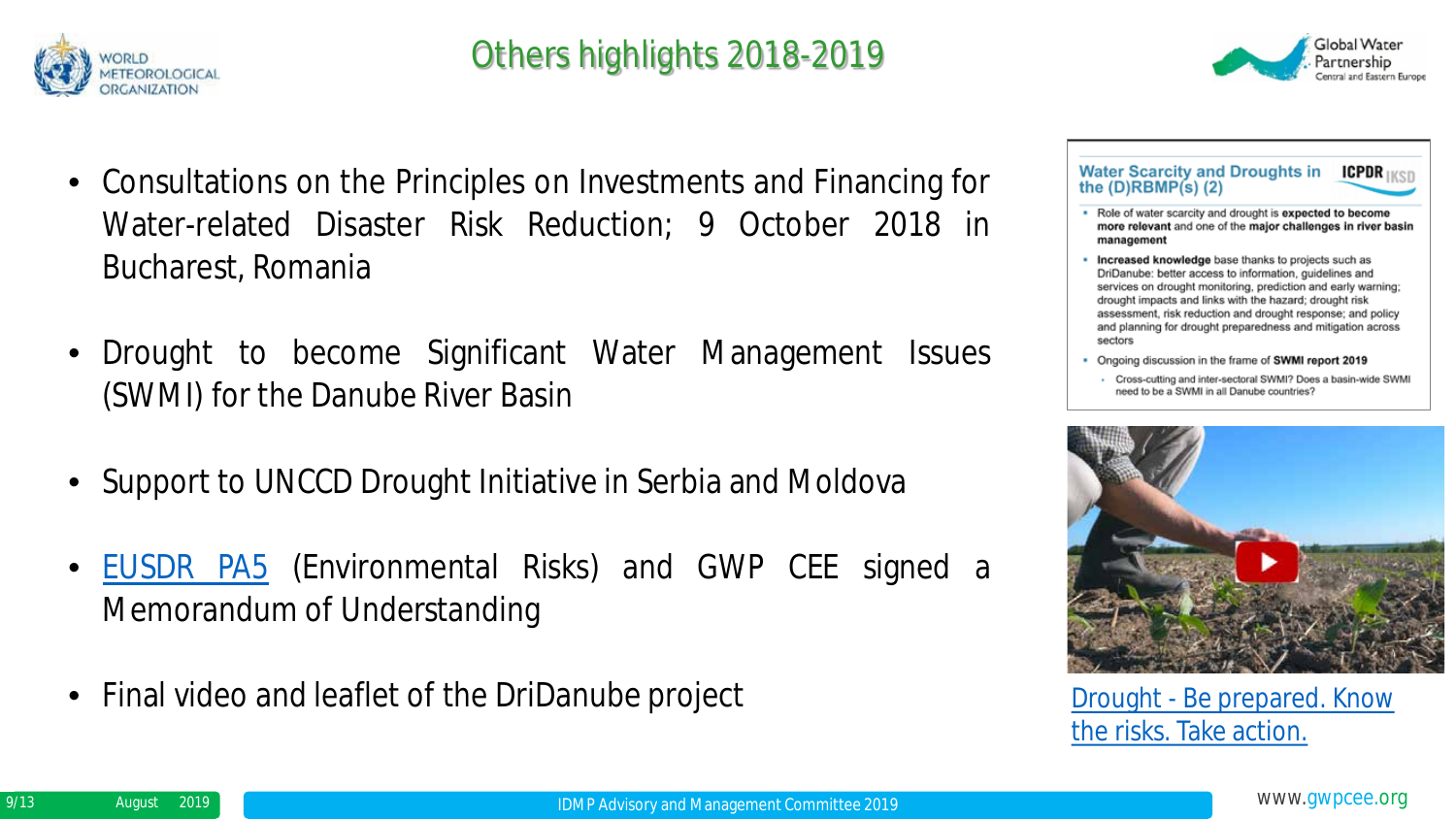



#### Review of the policy instruments and their potential to contribute to EU droughts and water scarcity policies

- working together with EU Strategy for Danube Region (*PA5 – Environmental risks*)
- Final analysis ready by October 2019
- Discussions with EUSDR about the shape of the document and next steps

| Strategy/policy                                                                                                                                                                                                                                                                                                                                                                                                                  | <b>Branfing Impropriate trailers (surriculated)</b>                                                     | Orbinio for just fleet on how wiested policy support drought management<br>not moreoveral) (i. generally adversed (O), suspect actions (v) |                                                                                          |                                                                                                                                     |                                                                                                                                           |                                                        |
|----------------------------------------------------------------------------------------------------------------------------------------------------------------------------------------------------------------------------------------------------------------------------------------------------------------------------------------------------------------------------------------------------------------------------------|---------------------------------------------------------------------------------------------------------|--------------------------------------------------------------------------------------------------------------------------------------------|------------------------------------------------------------------------------------------|-------------------------------------------------------------------------------------------------------------------------------------|-------------------------------------------------------------------------------------------------------------------------------------------|--------------------------------------------------------|
|                                                                                                                                                                                                                                                                                                                                                                                                                                  |                                                                                                         | <b>Interdence State</b><br><b>AVAILABLE</b>                                                                                                | <b>Highlight Ad Int Angler</b><br><b>Philadelphia &amp; Allegand</b><br><b>Alliances</b> | <b>INSURES STELLED REPAIR</b><br>Holarchun Dinasin Charger<br><b>HALATIN RALINE</b><br><b><i><u>PALD BOTHS CITY BETWEEN</u></i></b> | <b>CHINESE ROLL NO. 25</b><br><b><i><u>AMARINTHING</u></i></b><br>and beginning program<br><b>Hanapenent wie be</b><br><b>MARINE TOWE</b> | <b>Thermal Polymerakility</b><br><b>WEAPONE SEASON</b> |
|                                                                                                                                                                                                                                                                                                                                                                                                                                  |                                                                                                         | <b>Agriculture &amp; Forestry</b>                                                                                                          |                                                                                          |                                                                                                                                     |                                                                                                                                           |                                                        |
| Conversion Agencultural Policia (CAP)                                                                                                                                                                                                                                                                                                                                                                                            |                                                                                                         |                                                                                                                                            | ٠                                                                                        | ۰                                                                                                                                   | ۰                                                                                                                                         | $+10$                                                  |
| TESULATION (0.0 Wa 1208/2013 an support for<br>tural Anadesmant to the European Agricultural<br>Funktion Bunet Development (EARED)<br>REGULATIONS/SUITING ESON/2003 AN VIVENISHING<br>management and montailing of the carenoal<br>egricultural pelasi<br>RESULITION (DJ) No (207/2013 amskliching rules)<br>for closed passmares to farmark under support-<br>tchemes with echa themewhile of<br>the common agricultural policy | <b>Rural Development Fragteminas</b><br>sartsment to MC                                                 |                                                                                                                                            | ٠                                                                                        |                                                                                                                                     |                                                                                                                                           |                                                        |
|                                                                                                                                                                                                                                                                                                                                                                                                                                  | <b>ISD are responsible for the</b><br>Implementation and printers covered<br>of payments to farmers.    |                                                                                                                                            | $\sim$                                                                                   | ö                                                                                                                                   |                                                                                                                                           |                                                        |
|                                                                                                                                                                                                                                                                                                                                                                                                                                  | lift are responsible for the<br>implantantesion and primals member<br>of payments to be made            |                                                                                                                                            | 024                                                                                      |                                                                                                                                     |                                                                                                                                           |                                                        |
| RESILITON BU W LTG/2013 AWARRINGER<br>commentarias presentant of the interleate in-<br>ogitalnesi produzta                                                                                                                                                                                                                                                                                                                       | <b>BBI Are leasers to the forth</b><br>impliantentellian and primary carettel<br>of payments to farming | -                                                                                                                                          |                                                                                          | ٠                                                                                                                                   | ٠                                                                                                                                         | $\alpha$                                               |
| Communication on the furniseer trauvener-<br>Fartnership Apricutions Frishattimis-and<br>Buickermadeling - NP                                                                                                                                                                                                                                                                                                                    | smokratical CB salary/farmed the spin<br>AND HERSH JOUL                                                 | $\alpha$                                                                                                                                   | o                                                                                        | $\alpha$                                                                                                                            | o                                                                                                                                         | $\Omega$                                               |
| to aerouture and climate thange<br>turopean Far Jamest resolution of 5 May<br>2013 no Ed approximate and climate change.<br>(2005/2157 (Hz))                                                                                                                                                                                                                                                                                     |                                                                                                         |                                                                                                                                            | ٠                                                                                        |                                                                                                                                     |                                                                                                                                           |                                                        |
|                                                                                                                                                                                                                                                                                                                                                                                                                                  |                                                                                                         |                                                                                                                                            | <b>Energy Decluding Hydropower generation)</b>                                           |                                                                                                                                     |                                                                                                                                           |                                                        |
| Berwyshie wiegy itrective 2006/26/87<br>(amended by 2018/2001/IIL)                                                                                                                                                                                                                                                                                                                                                               | <b>Batter al Senecable Energy</b><br>Action Plan                                                        | o                                                                                                                                          | ٠                                                                                        | ٠                                                                                                                                   | ۰                                                                                                                                         | $\alpha$                                               |
| Energy Efficiency Directive 3013/27/10<br>jamended by 2018/2002/20.                                                                                                                                                                                                                                                                                                                                                              | National Every Eliziency Azion<br>Finn.                                                                 | ı                                                                                                                                          | ×                                                                                        | ×.                                                                                                                                  | ۰                                                                                                                                         | ×.                                                     |
| Reputation (b), hitar (1999 on the<br>povernance of the Energy Lincol and<br><b>Clintane Artish</b>                                                                                                                                                                                                                                                                                                                              | integrated Nistighai Energy and<br>Climate Plant                                                        | $\alpha$                                                                                                                                   | ٠                                                                                        | ٠                                                                                                                                   | ۰                                                                                                                                         |                                                        |
|                                                                                                                                                                                                                                                                                                                                                                                                                                  |                                                                                                         | industry                                                                                                                                   |                                                                                          |                                                                                                                                     |                                                                                                                                           |                                                        |
| Constructable (2015) 611 from the                                                                                                                                                                                                                                                                                                                                                                                                | Action/Plan (initialing Annie)                                                                          | ۰                                                                                                                                          | ٠                                                                                        | $\alpha$                                                                                                                            | ø                                                                                                                                         | ٠                                                      |
|                                                                                                                                                                                                                                                                                                                                                                                                                                  |                                                                                                         | Transport                                                                                                                                  |                                                                                          |                                                                                                                                     |                                                                                                                                           |                                                        |
| Regulation (BJ): 3016/1628 of the Burgeram<br>Directive 2005/30 of the European<br>Farnament and of the Council of 21 April<br>DOM ANAHALINE                                                                                                                                                                                                                                                                                     |                                                                                                         | ۰                                                                                                                                          | ٠                                                                                        |                                                                                                                                     | ٠                                                                                                                                         | ٠                                                      |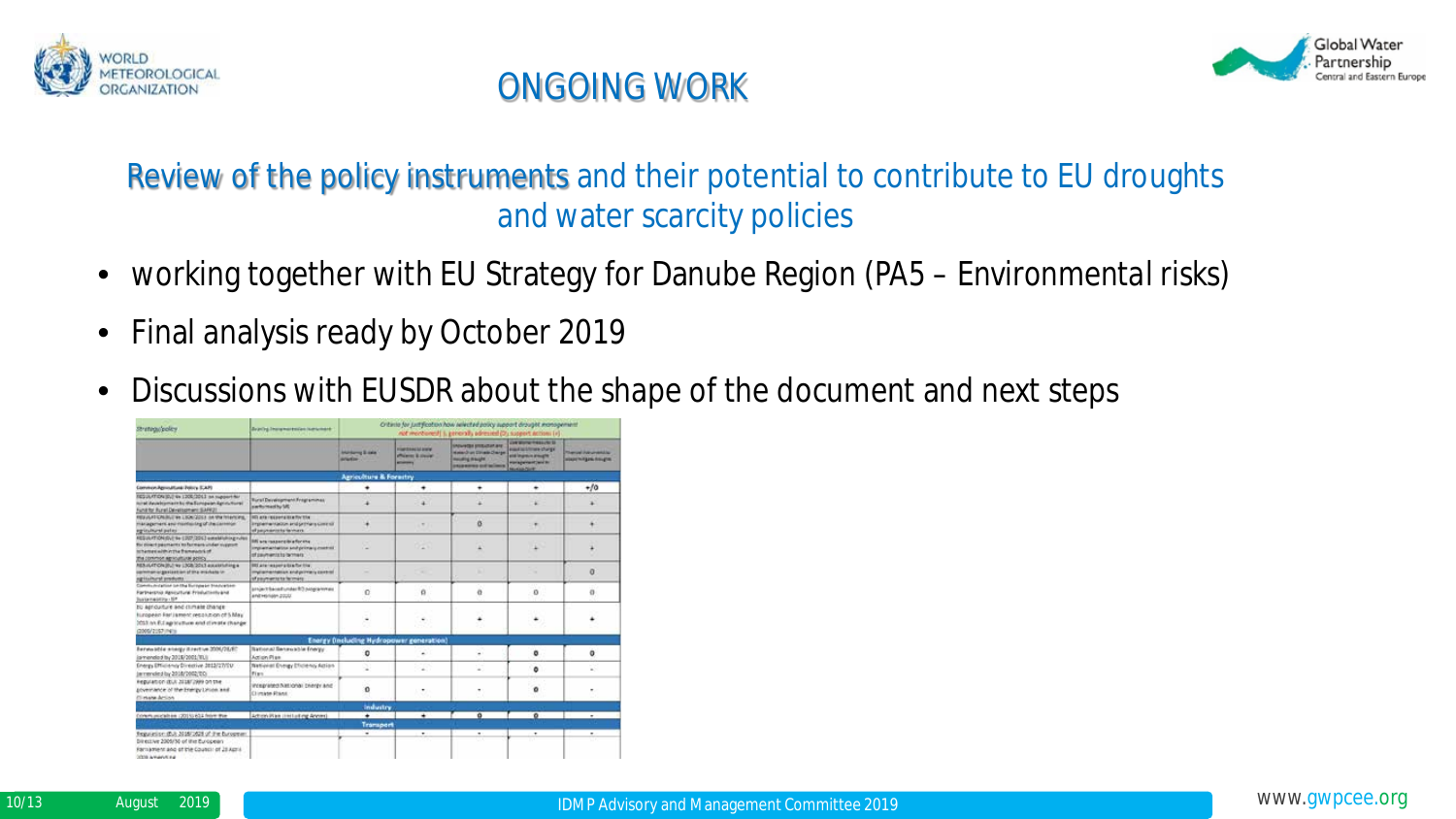



| Contents | MANUAL                                                       |  |
|----------|--------------------------------------------------------------|--|
| 1        |                                                              |  |
| 2        |                                                              |  |
| 2.1      |                                                              |  |
| 22       |                                                              |  |
| 23       |                                                              |  |
| 24       |                                                              |  |
| 3        |                                                              |  |
| 31       |                                                              |  |
| 3.2      |                                                              |  |
| 33       |                                                              |  |
| 4        |                                                              |  |
| 41       |                                                              |  |
| 42       |                                                              |  |
| 4.3      |                                                              |  |
| 44       | Is drought management synonymous with long-term development? |  |
| 5        | Managing drought - case studies  15                          |  |
| 51       | South Africa 2008 2014 15                                    |  |
| 52       |                                                              |  |
| 6        | Communicating drought: case studies 19                       |  |
| 6.1      |                                                              |  |
| 62       | Media influence water use in New Mexico and Arizona  21      |  |
| 63       |                                                              |  |
| 7        | Communicating drought: principles and practices              |  |
| 8        |                                                              |  |

#### Media-Experts exchange: How to communicate drought?

- to bridge the communication gap between water professionals and media
- for journalists to improve understanding of drought
- for water professionals to improve communication skills

Training Workshop to bring together water and media (PR) professionals to improve ways of communicating drought to the public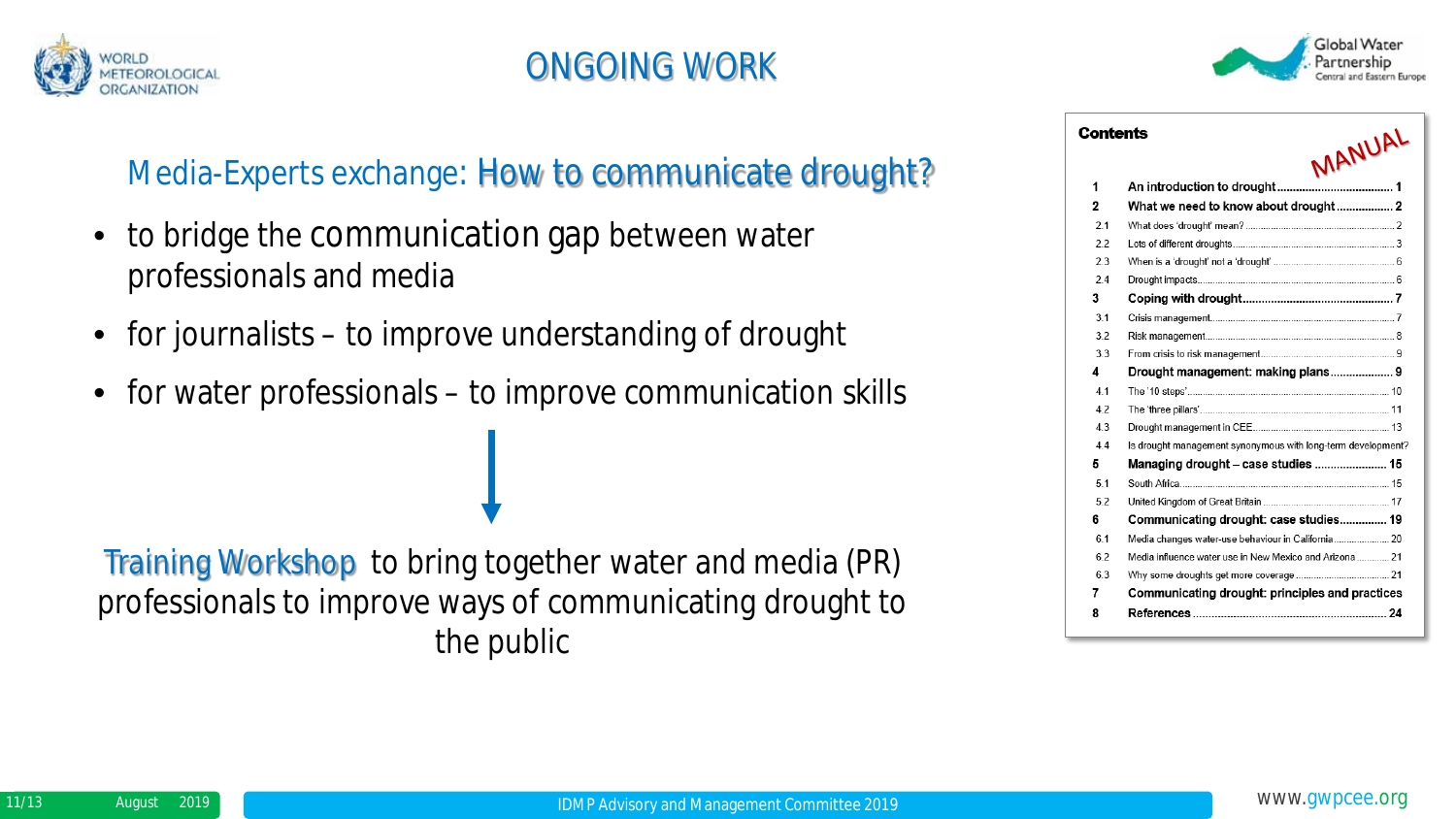



# Ø Further development, Expansion, Sustainability of DroughtWatch

- Bulgaria, Moldova, Ukraine; North Macedonia, Greece; Armenia, Georgia; Baltic & Poland?)
- Integration of national monitoring systems
- to add Hydrological drought
- to achieve harmonization of stages of drought (based on different national indices); connection with EU MeteoAlarm
- link with potential UNCCD Drought initiative regional training on drought index and drought toolbox
- Ø Continues cooperation with: DMCSEE, ICPDR, EUSDR, Sava Comission, etc.
- Ø Continues support to countries in preparation of the drought management plans
- Ø Connection with activities planned under IDMP (regional programmes) Commission for Agrometeorology (CAgM)